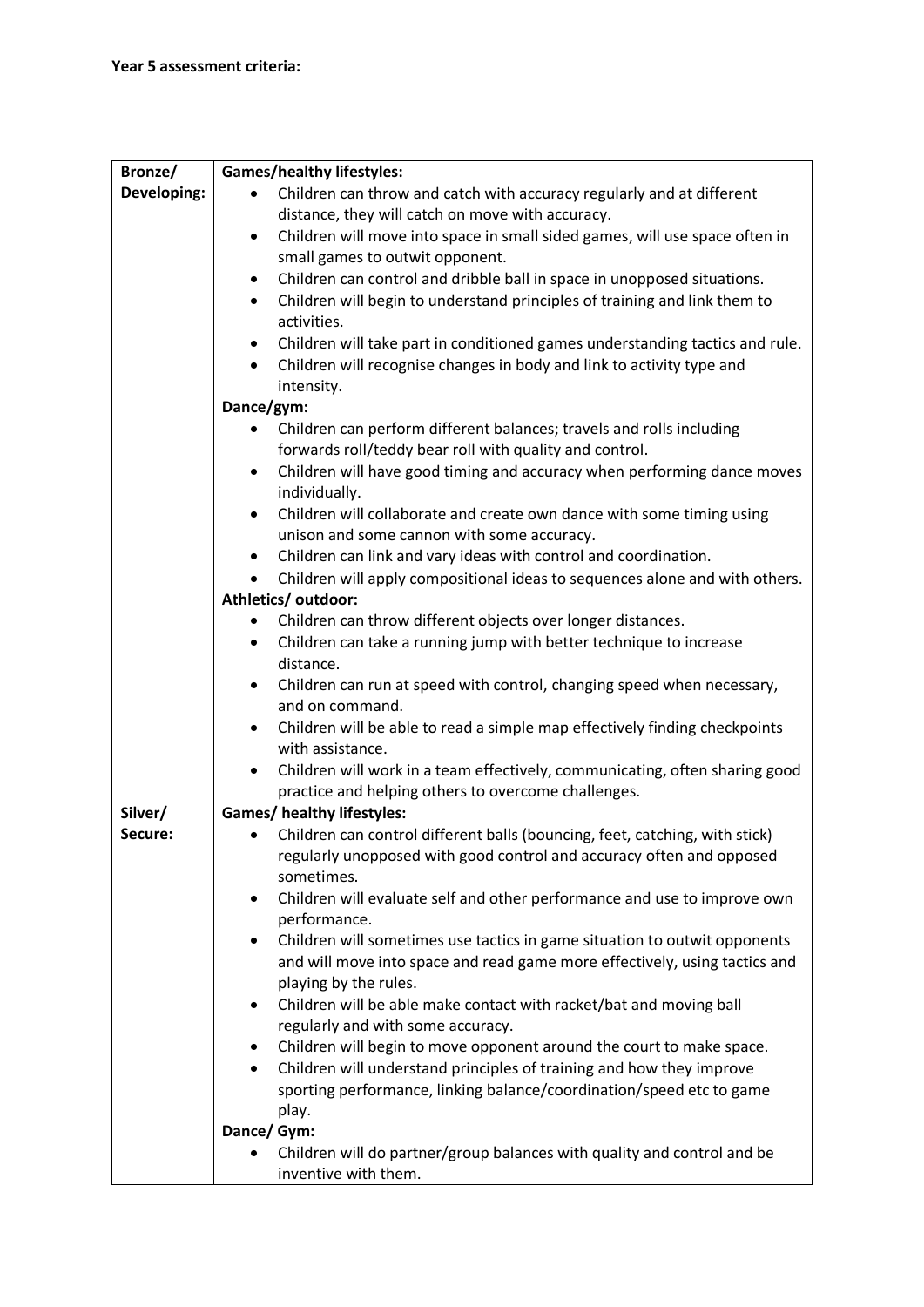|                 | Children will be able to create a gymnastics routine in a group with<br>$\bullet$                  |
|-----------------|----------------------------------------------------------------------------------------------------|
|                 | invention, timing, control.                                                                        |
|                 | Children will be fluent and safe on apparatus using a variety of gymnastics<br>$\bullet$           |
|                 | travel, shapes and flights to go over/under/on apparatus.                                          |
|                 | Children will perform challenging balances unaided with some control.<br>٠                         |
|                 | Children will be able to create a dance using a variety of action words with<br>$\bullet$          |
|                 | timing, pathways and formations whilst evaluate using this language,                               |
|                 | continually demonstrating rhythm and spatial awareness.                                            |
|                 | Children can modify performance and that of others as a result of<br>$\bullet$                     |
|                 | observation.                                                                                       |
|                 | <b>Athletics/outdoor activities:</b>                                                               |
|                 | Children will be confident in leading warm ups and cool down using correct                         |
|                 | terminology and doing it safely.                                                                   |
|                 | Children will show good teamwork in a variety of demanding settings and<br>٠                       |
|                 | games often communicating effectively.                                                             |
|                 | Children will begin to show good map reading skills using the key and<br>$\bullet$                 |
|                 | orientating the map, being confident when doing so.                                                |
|                 | Children will be in the top 25% of the class when sprinting/running<br>$\bullet$                   |
|                 | distance/throwing/jumping activities.                                                              |
|                 | Children will begin to run a speed appropriate for distance.<br>٠                                  |
|                 | Children will demonstrate accuracy and technique in a variety of throws<br>$\bullet$               |
|                 | and jumps.                                                                                         |
|                 | Children will identify and explain good athletic performance.                                      |
| Gold/           | <b>Games/healthy active lifestyle:</b>                                                             |
| <b>Mastery:</b> | Children can demonstrate specific aspects of warm-up & describe effects of                         |
|                 | exercise on the body using scientific language and the reasons for these                           |
|                 | effects.                                                                                           |
|                 | Children will use tactics when defending and attacking in small sided<br>$\bullet$                 |
|                 | games, making improved decisions.                                                                  |
|                 | Children will move with the ball in opposed situations outwitting opponent.<br>٠                   |
|                 | They will throw/catch/pass on the move and accurately, using tactics and                           |
|                 | using team to outwit opponents.                                                                    |
|                 | Children will demonstrate good fielding skills getting body behind the ball                        |
|                 | and returning ball effectively<br>They will strike a bowled/moving ball with good technique often. |
|                 | Dance/gym:                                                                                         |
|                 | Children can link techniques and ideas and apply them accurately and                               |
|                 | appropriately showing precision, control and fluency.                                              |
|                 | Children will use techniques to create a routine in a group that is well timed<br>$\bullet$        |
|                 | and choreographed and planned.                                                                     |
|                 | Children will assess and evaluate self and others and use this to improve<br>$\bullet$             |
|                 | using good language.                                                                               |
|                 | Children Perform more complex sequences in a group and over apparatus.                             |
|                 | Children will use a variety of dance styles and formations with accuracy and<br>$\bullet$          |
|                 | fluency.                                                                                           |
|                 | Athletics/outdoor activities:                                                                      |
|                 | Children can sustain and maintain running technique at different speeds                            |
|                 | and alter speed based on feelings and tactics in a race.                                           |
|                 |                                                                                                    |